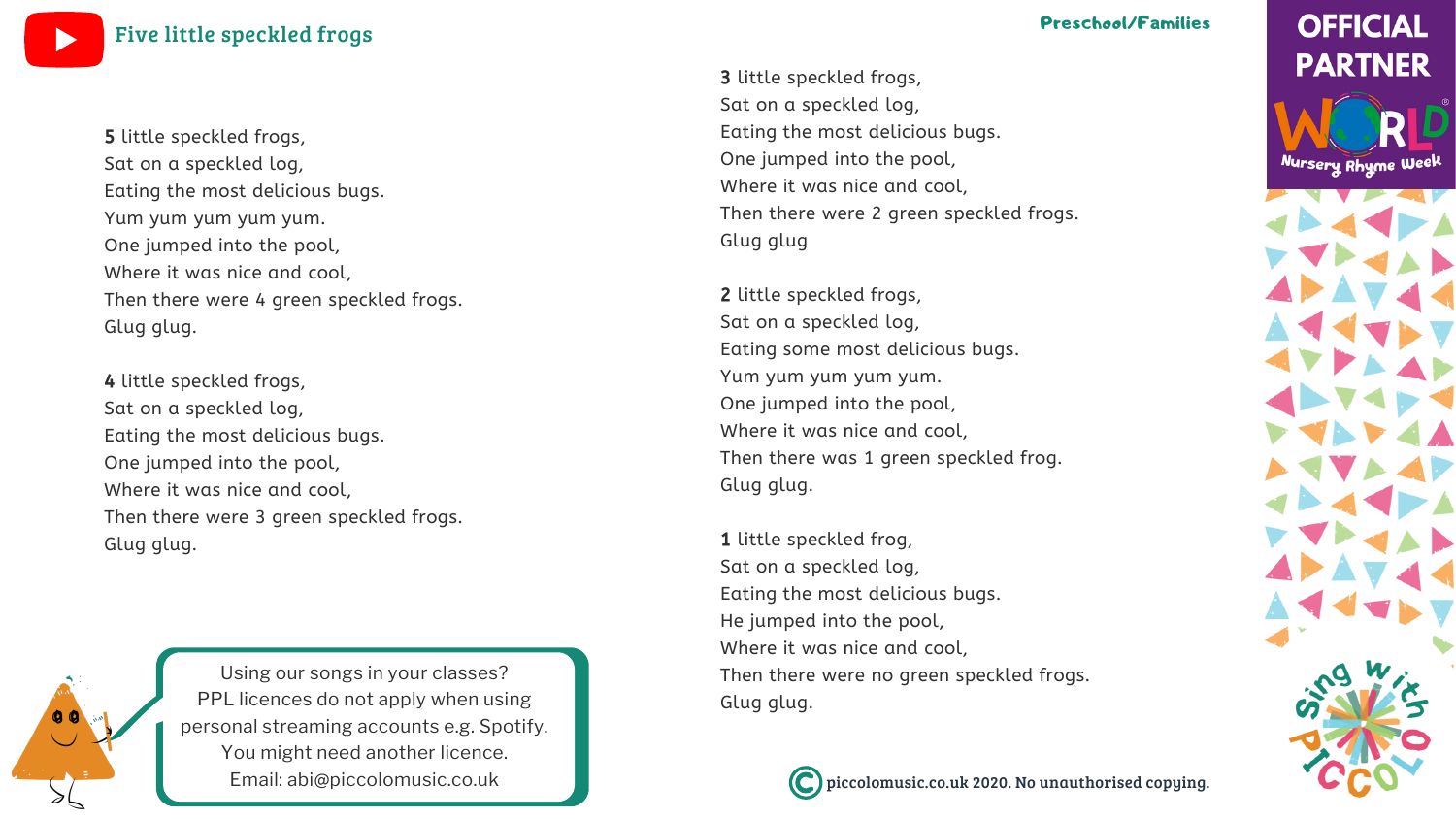

### [Musical](https://bit.ly/MusicalactivitiesYOUTUBE) Games Playing Music

### Preschool/Families

# **OFFICIAL PARTNER**

Nursery Rhyme Week







BABIES: Sitting baby on your knee facing in or out, sway side to side holding up the relevant number of fingers and then nibble your baby's ears. Jump them up in the air and back onto raised knees which drop to the ground with a bump. If they are lying or sitting you can do the same at the beginning but instead of lifting them, fan your hands in an upwards motion up their bodies and finish with a beep on the tummy each time.

SINGING GAME WITH PUPPETS: Glove puppets with frogs on fingers are fun, but also finger puppets which you can pull off each time.

SINGING RING GAME: Children can crouch or stand in a circle. A child walks round the outside with an adult and taps a shoulder on the word 'one' and that child jumps in the middle with or without their accompanying adult.

RAINY DAY GAME: A group of adults with their toddlers stuck in someone's house on a rainy day? Get out the paddling pool a round piece of material for the pond. Blow up five balloons and turn them into frogs with googly eyes and 'concertina paper' legs. When everyone is ready, each child can take it in turn to jump their frog into the pool. More children? Then add on some more verses.

PERCUSSION PLAY: Encourage babies and children to play and listen to instruments, feeling the beat, the tempo (playing quickly, playing slowly) and the dynamics (playing loudly and softly). Play the instruments up high, down low, accentuating

the beat. Play softly and then choose particular words or

phrases to play loudly e.g on rhyming words frogs/logs.

CAR JOURNEY CHALLENGE: Try to write new songs with different animals/insects e.g 'Five little buzzy bees, flew on the summer breeze, collecting the nectar for their

queen. One flew...'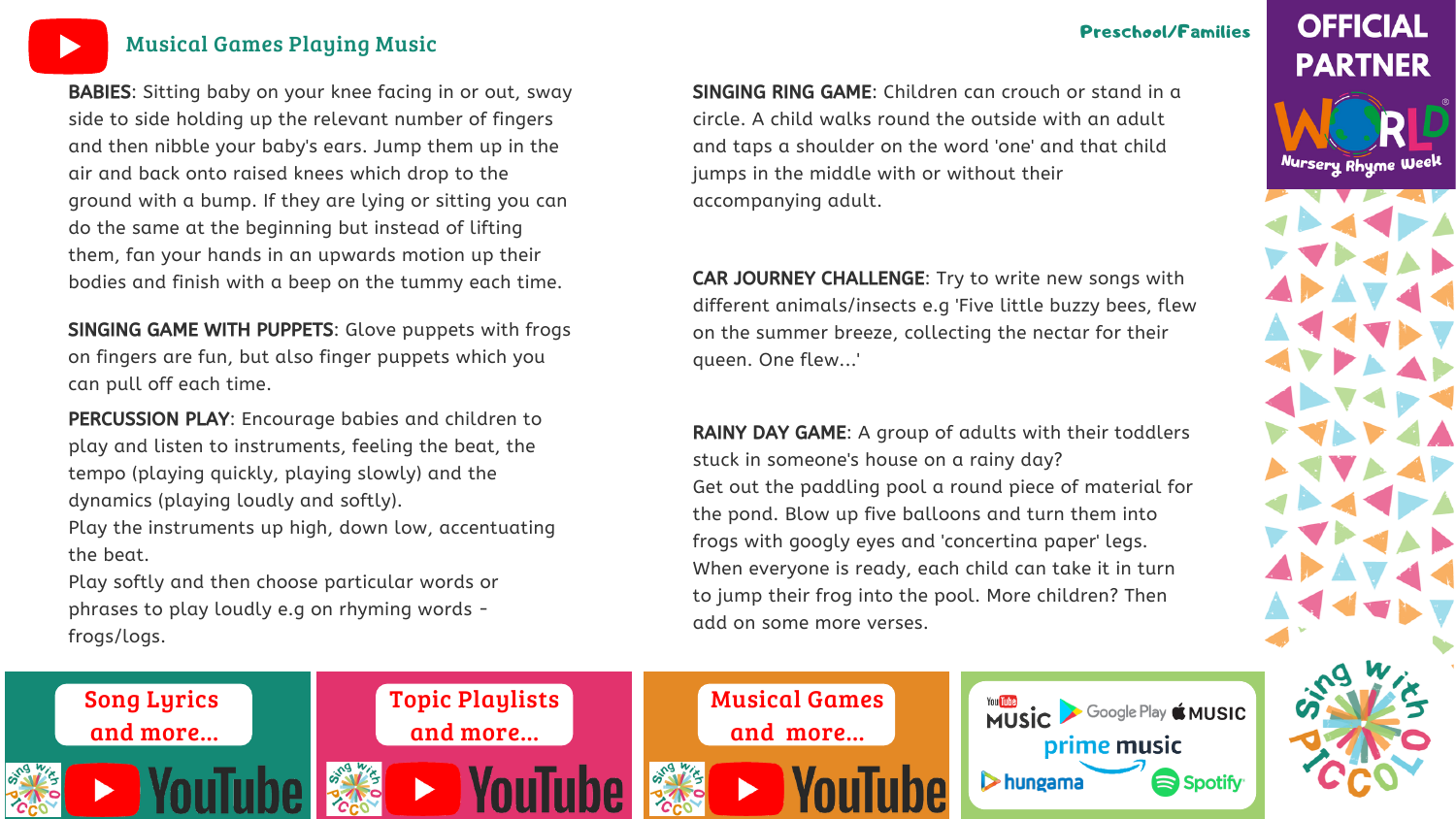piccolomusic.co.uk 2020. No unauthorised copying.

## **OFFICIAL PARTNER**

Nursery Rhyme Week



Using our songs in your [classes?](https://bit.ly/LicensingYOUTUBE) PPL licences do not apply when using personal [streaming](https://bit.ly/LicensingYOUTUBE) accounts e.g. Spotify. You might need [another](https://bit.ly/LicensingYOUTUBE) licence. Email: [abi@piccolomusic.co.uk](https://bit.ly/LicensingYOUTUBE)

3 little speckled frogs, Sat on a speckled log, Eating the most delicious bugs. One jumped into the pool, Where it was nice and cool, Then there were 2 green speckled frogs. Glug glug

2 little speckled frogs, Sat on a speckled log, Eating some most delicious bugs. Yum yum yum yum yum. One jumped into the pool, Where it was nice and cool, Then there was 1 green speckled frog. Glug glug.

1 little speckled frog, Sat on a speckled log, Eating the most delicious bugs. He jumped into the pool, Where it was nice and cool, Then there were no green speckled frogs. Glug glug.



Five little [speckled](https://bit.ly/WNRW2020YOUTUBE) frogs **Foundation/Key Stage One** 

5 little speckled frogs, Sat on a speckled log, Eating the most delicious bugs. Yum yum yum yum yum. One jumped into the pool, Where it was nice and cool, Then there were 4 green speckled frogs. Glug glug.

4 little speckled frogs, Sat on a speckled log, Eating the most delicious bugs. One jumped into the pool, Where it was nice and cool, Then there were 3 green speckled frogs. Glug glug.